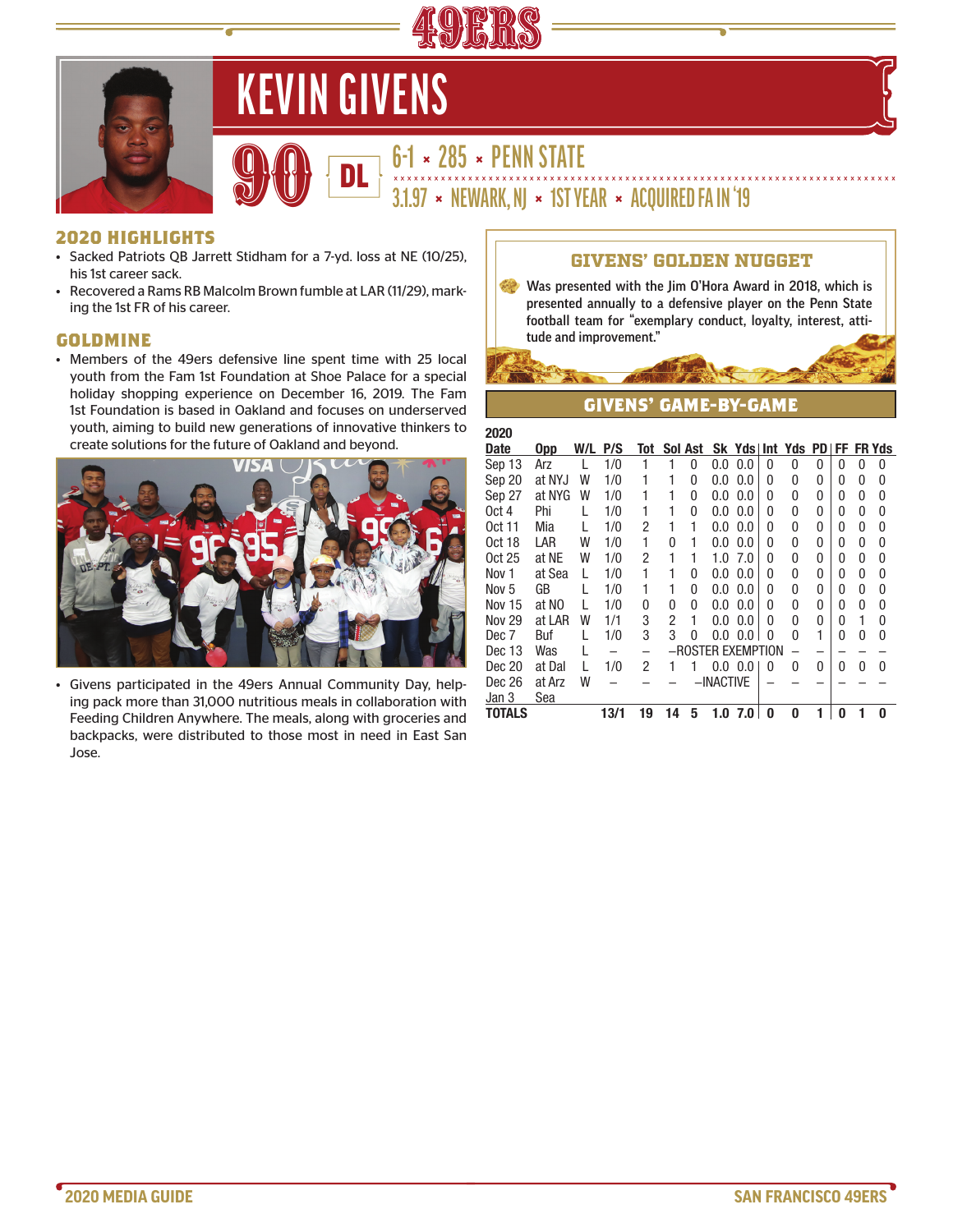

|               | <b>GIVENS' CAREER STATISTICS</b> |              |              |            |                |            |              |            |                                        |              |                          |                |                 |                |           |              |
|---------------|----------------------------------|--------------|--------------|------------|----------------|------------|--------------|------------|----------------------------------------|--------------|--------------------------|----------------|-----------------|----------------|-----------|--------------|
|               | <b>TACKLES</b>                   |              |              |            |                |            |              |            | <b>INTERCEPTIONS</b><br><b>FUMBLES</b> |              |                          |                |                 |                |           |              |
| <b>YEAR</b>   | <b>TEAM</b>                      | <b>GP</b>    | <u>GS</u>    | <b>TOT</b> | <b>SOL</b>     | <b>AST</b> | <b>SACKS</b> | <u>YDS</u> | <b>INT</b>                             | YDS          | LG                       | <u>TD</u>      | $\overline{PD}$ | FF             | FR        | <u>YDS</u>   |
| 2019          | <b>SF</b>                        |              | $\mathbf{0}$ |            |                | 0          | 0.0          | 0.0        | $\Omega$                               | $\mathbf{0}$ | $-$                      | $\overline{0}$ | $\Omega$        | $\Omega$       | $\Omega$  | $\mathbf{0}$ |
| 2020          | <b>SF</b>                        | 13           |              | 19         | 14             | 5          | 1.0          | 7.0        | 0                                      | $\mathbf{0}$ | $\overline{\phantom{0}}$ | $\mathbf{0}$   |                 | $\Omega$       |           | $\mathbf{0}$ |
| <b>TOTALS</b> |                                  | 14           |              | 20         | 15             | 5          | 1.0          | 7.0        | 0                                      | 0            | -                        | 0              |                 | $\bf{0}$       |           | $\bf{0}$     |
|               | <b>PLAYOFFS</b>                  |              |              |            |                |            |              |            |                                        |              |                          |                |                 |                |           |              |
|               |                                  |              |              |            | <b>TACKLES</b> |            |              |            |                                        |              | <b>INTERCEPTIONS</b>     |                |                 | <b>FUMBLES</b> |           |              |
| <b>YEAR</b>   | TEAM                             | <b>GP</b>    | <u>GS</u>    | <b>TOT</b> | <b>SOL</b>     | <b>AST</b> | <b>SACKS</b> | <b>YDS</b> | <b>INT</b>                             | YDS          | LG                       | <u>TD</u>      | $\overline{PD}$ | FF             | <b>FR</b> | <b>YDS</b>   |
| 2019          | <b>SF</b>                        | $\mathbf{0}$ | $\mathbf{0}$ | $\Omega$   | $\mathbf{0}$   | 0          | 0.0          | 0.0        | $\Omega$                               | $\mathbf{0}$ | $\qquad \qquad -$        | $\Omega$       | $\mathbf{0}$    | $\Omega$       | $\Omega$  | $\mathbf{0}$ |
| <b>TOTALS</b> |                                  | 0            | 0            | 0          | 0              | 0          | 0.0          | 0.0        | 0                                      | 0            | -                        | 0              | 0               | $\bf{0}$       | 0         | $\bf{0}$     |
|               |                                  |              |              |            |                |            |              |            |                                        |              |                          |                |                 |                |           |              |

#### **Milestones:**

L

E

**NFL Debut:** at Sea. (12/29/19); **First Start:** at LAR (11/29/20); **First Sack:** Regular Season - at NE (10/25/20 - QB Jarrett Stidham); **First FR:** Regular Season  $-$  at LAR (11/29/20  $-$  RB Malcolm Brown)

| <b>GIVENS' CAREER HIGHS</b>                                                                                                                                                                                                  |                                                                                                                                                                                         |  |  |  |  |  |  |  |  |  |
|------------------------------------------------------------------------------------------------------------------------------------------------------------------------------------------------------------------------------|-----------------------------------------------------------------------------------------------------------------------------------------------------------------------------------------|--|--|--|--|--|--|--|--|--|
| <b>Total Tackles:</b> Regular Season $-3$ (2 times) Last vs. Buf. (12/7/20)<br><b>Solo:</b> Regular Season $-3$ (2 times) Last vs. Buf. $(12/7/20)$<br><b>Assists:</b> Regular Season $-1$ (5 times) Last at Dal. (12/20/20) | <b>Sacks:</b> Regular Season $-1.0$ at NE (10/25/20)<br><b>Fumble Recoveries:</b> Regular Season – 1 at LAR (11/29/20)<br><b>Passes Defensed:</b> Regular Season - 1 vs. Buf. (12/7/20) |  |  |  |  |  |  |  |  |  |
| <b>GIVENS' TRANSACTIONS</b>                                                                                                                                                                                                  |                                                                                                                                                                                         |  |  |  |  |  |  |  |  |  |
|                                                                                                                                                                                                                              |                                                                                                                                                                                         |  |  |  |  |  |  |  |  |  |

Originally signed as an undrafted free agent by SF on 5/3/19...Waived by SF on 8/31/19...Signed to SF practice squad on 9/1/19...Promoted to SF active roster on 12/28/19...Granted a roster exemption on 12/12/20...Roster exemption lifted on 12/17/20.